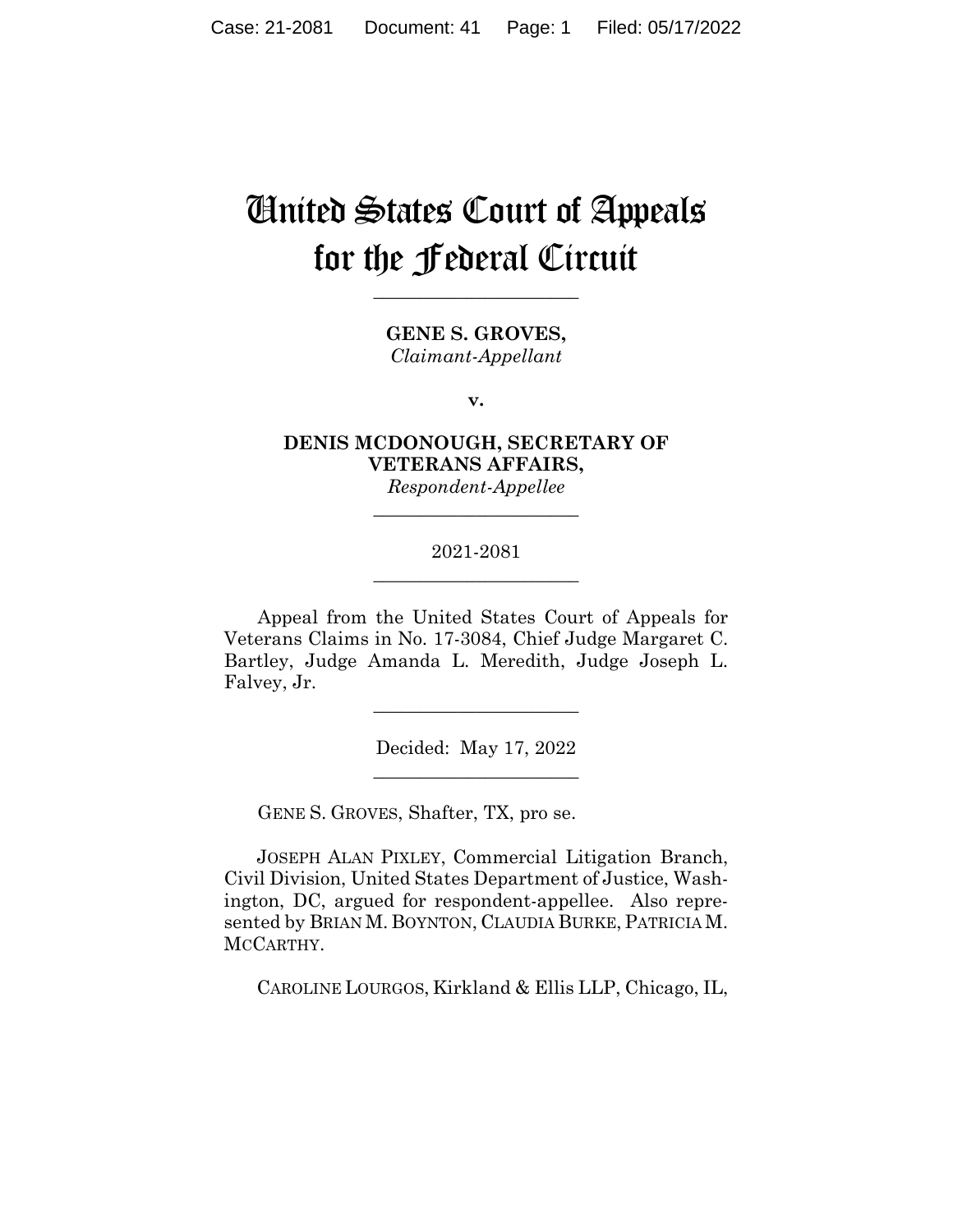argued for amici curiae Jason M. Wilcox, Caroline Lourgos. Also represented by JASON M. WILCOX, Washington, DC.

 $\mathcal{L}_\text{max}$  and  $\mathcal{L}_\text{max}$  and  $\mathcal{L}_\text{max}$  and  $\mathcal{L}_\text{max}$ 

### Before MOORE, *Chief Judge*, LOURIE and DYK, *Circuit Judges*.

#### DYK, *Circuit Judge*.

Gene S. Groves appeals from a decision of the United States Court of Appeals for Veterans Claims ("Veterans Court") affirming a Board of Veterans' Appeals ("Board") decision denying Mr. Groves entitlement to Department of Veterans Affairs ("VA") Vocational Rehabilitation and Employment ("VRE") benefits. *See Groves v. McDonough*, 33 Vet. App. 368 (2021) ("*Decision*"). Because we find that the Veterans Court legally erred in finding that the Board was compelled to grant Mr. Groves an automatic indefinite stay of proceedings, we vacate and remand*.* 

#### **BACKGROUND**

Mr. Groves served in the U.S. Army on active duty from January 1970 to August 1971, including service in Vietnam. In October 1990, a VA regional office ("RO") awarded Mr. Groves benefits for post-traumatic stress disorder, shell fragment wounds, and a nerve injury. In August 1998, Mr. Groves sought education benefits through the VA's VRE program, under Chapter 31, Title 38, of the U.S. Code.1 A veteran requesting services under Chapter

<sup>&</sup>lt;sup>1</sup> The Vocational Rehabilitation and Employment (subsequently renamed "Veteran Readiness and Employment") program is intended to "provide for all services and assistance necessary to enable veterans with service-connected disabilities to achieve maximum independence in daily living and, to the maximum extent feasible, to become employable and to obtain and maintain suitable employment." 38 U.S.C. § 3100; 38 C.F.R. §§ 21.1(a), 21.70.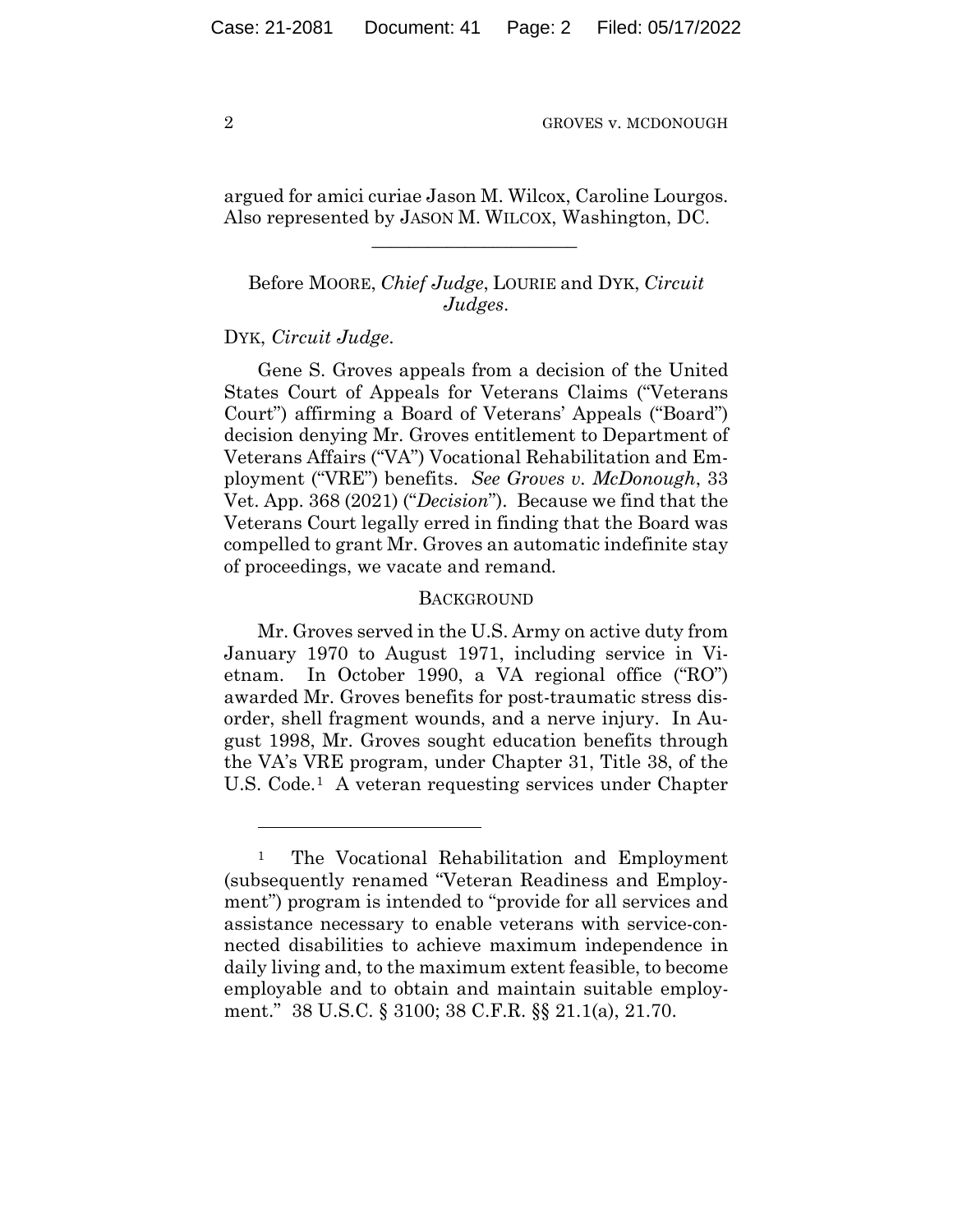31 must, among other responsibilities, conform to procedures established by the VA governing pursuit of a rehabilitation plan, including enrollment in a course and cooperation with VA staff in carrying out an initial evaluation. *See* 38 C.F.R. § 21.362(c). Mr. Groves never attended the initial VRE evaluation—due at least in part to the isolated nature of his town and his asserted inability to travel—notwithstanding the VA counseling officer's attempts to accommodate Mr. Groves over a period of years. In December 2000, Mr. Groves appeared at a VA Vocational Rehabilitation Office and delivered a document to his counselor stating that the "President [had] arranged for [his] Vocational Rehabilitation needs to be taken care of away from the El-Paso VA facility, [such that the counselor could] close his files." S.A. 40. Mr. Groves informed the rehabilitation counselor that he saw "no reason to meet" at that time. *Id.*

Thereafter, the VA notified Mr. Groves "that all action on his claim for VRE benefits had been suspended and that his claim had been placed in discontinued status, due to his failure to complete the required evaluation." *Id.* Mr. Groves reapplied for VRE benefits in February 2001, but again "appear[ed] . . . not willing to undergo a vocational evaluation to assess his vocational needs," according to his counselor. S.A. 41. In April 2001, the VA again placed Mr. Groves's claim in "discontinued" status and notified him that VRE services could not be provided until he completed the required counseling. S.A. 29. Mr. Groves filed a Notice of Disagreement in response to the VA's decision on his claim.

In December 2005, the Board denied Mr. Groves entitlement to VRE benefits based upon his failure to cooperate. On appeal, the Veterans Court vacated the Board decision and remanded the case for the Board to address whether the VA had complied with various regulatory requirements before denying VRE services to Mr. Groves. In June 2012, while Mr. Groves's claim was still being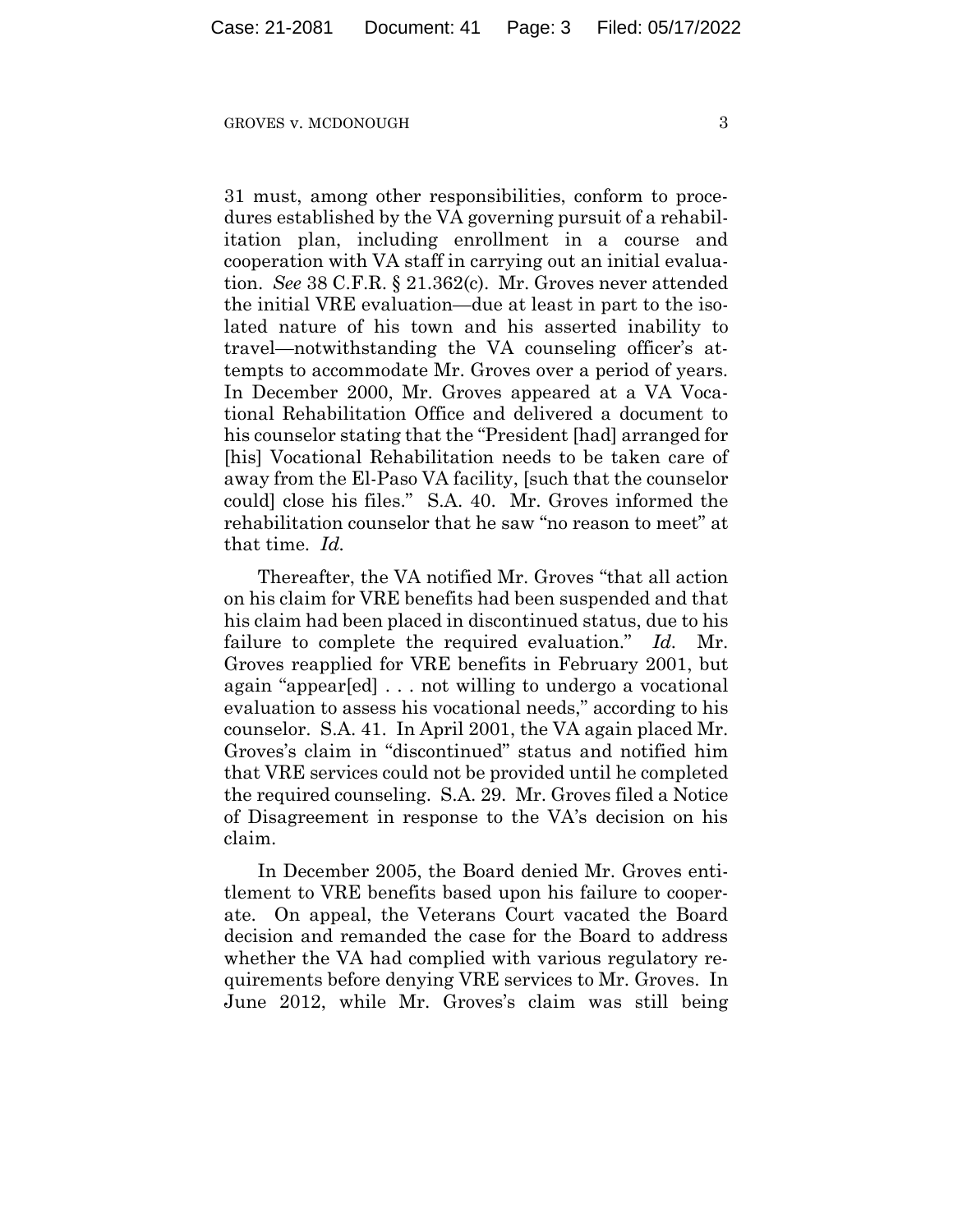considered by the Board, Mr. Groves sent the VA a letter in which he stated that he "enjoin[ed] the RO and [Board] from further action . . . regarding the [VRE] claims due to the destruction of records[] and repeated [c]onstitutional and due process violations." S.A. 2–3.

The Board determined that the notice from Mr. Groves did not constitute a withdrawal of the appeal, and in January 2013, it remanded his VRE claim to the RO for proper notice to Mr. Groves and to schedule an initial VRE evaluation. The RO made repeated attempts to schedule Mr. Groves for his initial counseling, with no success. In October 2016, Mr. Groves sent another letter to the VA, stating that he was "enjoining the agency 'from any further adjudication of his claims.'" S.A. 4 (citation omitted). Therein, he quoted the Veterans Court's decision in *Hamilton v. Brown*, 4 Vet. App. 528, 544 (1993) (en banc), stating that "where . . . the claimant expressly indicates an intent that adjudication of certain specific claims not proceed at a certain point in time, neither the RO nor the Board has authority to adjudicate those specific claims . . . ." Appellant's Mot. to Suppl. R. at 1, ECF No. 38. However, Mr. Groves provided no reason as to why he required additional time. *Id.*2 In a November 2016 decision, the Board acknowledged

<sup>2</sup> In his supplemental brief, Mr. Groves appears to argue that a stay is necessary because the VA has not acted on his request for equitable relief. *See* Groves Suppl. Br. at 8–10, ECF No. 24. Pursuant to 38 U.S.C. § 503(a), equitable relief may be available if the Secretary of the VA determines that a veteran has been denied benefits due to an administrative error. It is within the VA's discretion to postpone resolution of a veteran's request for equitable relief pending appeal. *See Burris v. Wilkie*, 888 F.3d 1352, 1358–59 (Fed. Cir. 2018); *see also, e.g.*, *Alford v. McDonough*, Case No. 2021-2029, 2022 WL 1097362, at \*1 (Fed. Cir. Apr. 13, 2022) (non-precedential) (observing that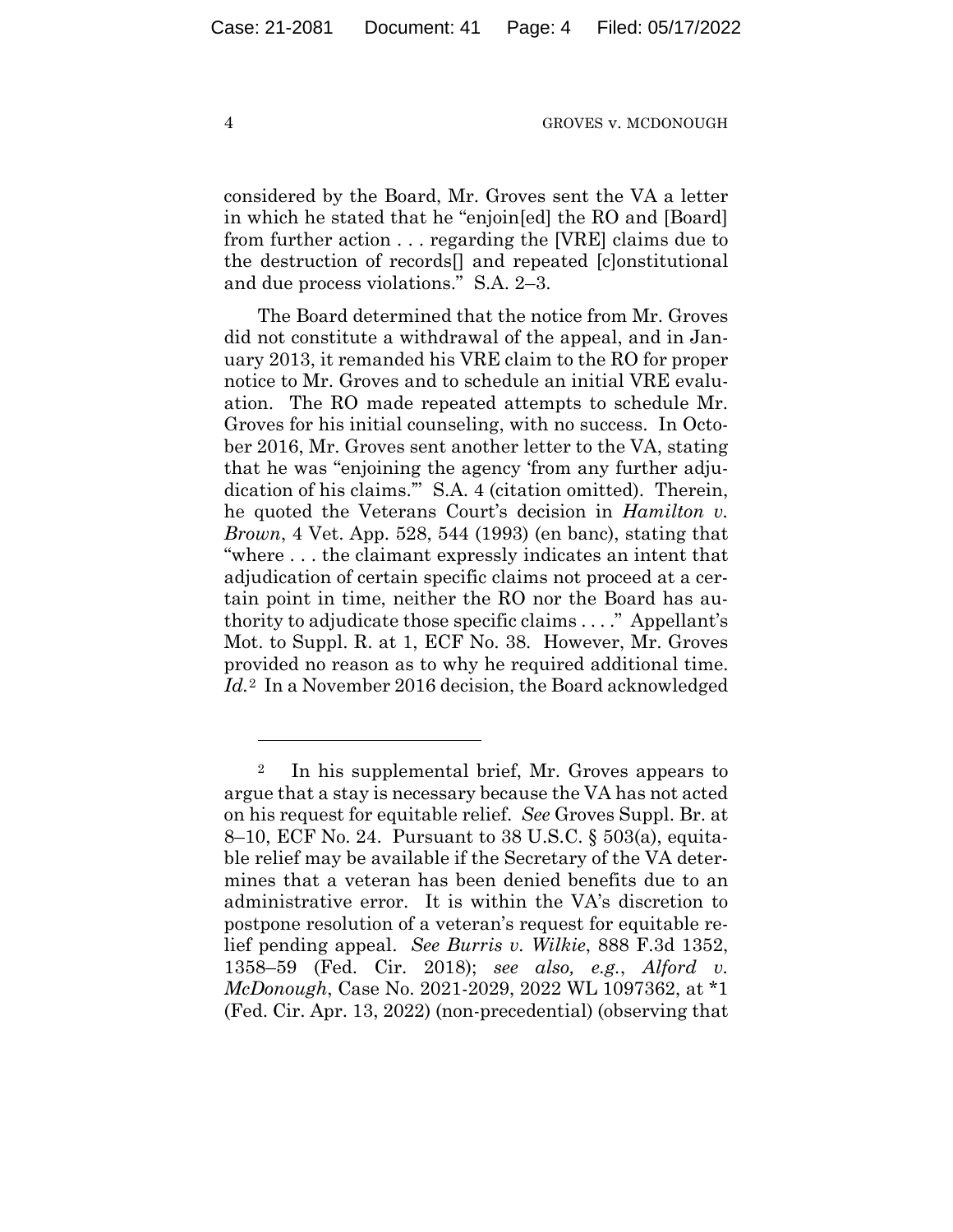Mr. Groves's letter but again determined that it did not constitute a withdrawal of the appeal. The Board then remanded the VRE claim for the RO to issue a Supplemental Statement of the Case. In March 2017, the supplemental statement issued, informing Mr. Groves that "the claim remained denied[] and identif[ying] the evidence considered in reaching this determination." S.A. 42.

In July 2017, on appeal from the remand decision, the Board denied Mr. Groves entitlement to VRE benefits. Although the Board acknowledged Mr. Groves's "numerous motions to enjoin the Board from issuing a decision with regard to the VRE claim," it found those notices did "not constitute[] withdrawal[s] of the appeal, such that there [was] no basis for the Board to not proceed with its appellate review of [his] claim." S.A. 33. The Board proceeded to the merits and ultimately upheld the RO determination because "the preponderance of the evidence establish[ed] that [Mr. Groves's] claim for VRE services was placed in a discontinued status due to his failure to maintain satisfactory conduct or cooperation." S.A. 44.

Mr. Groves appealed to the Veterans Court, and in a single-judge decision issued on August 29, 2019, the Veterans Court affirmed the Board. Thereafter, the Veterans Court granted Mr. Groves's request for panel review "for the purposes of determining the effect, if any of a claimant's written request to VA that it refrain from adjudicating his or her claim." S.A. 1–2. The court withdrew the prior single-judge memorandum decision and sought briefing from amici curiae. Both amici argued that the Veterans Court's decision in *Hamilton*, 4 Vet. App. 528 gives a veteran the

the Secretary stayed consideration of veteran's request for equitable relief pending appeal of the discontinuation of his VRE benefits).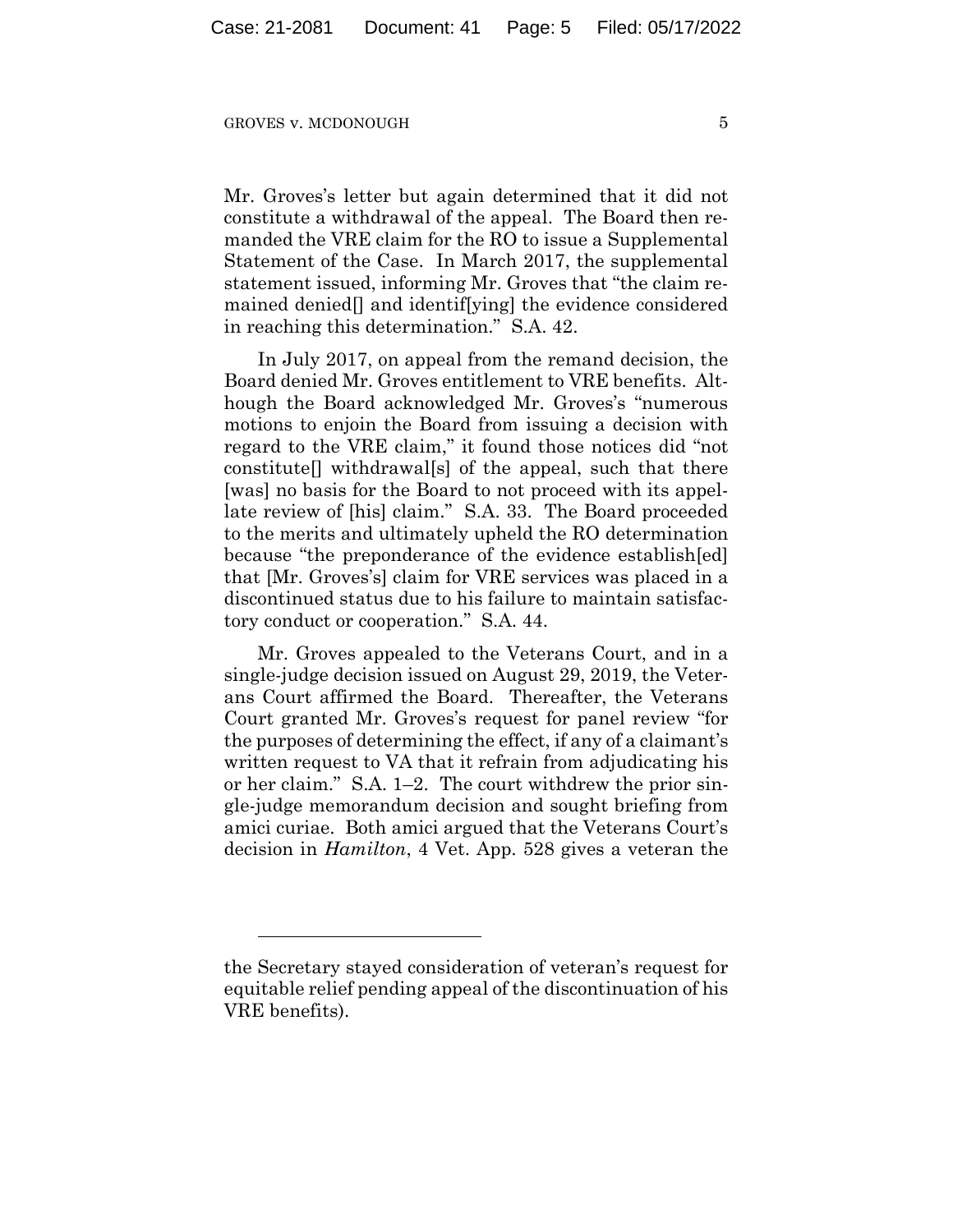right to automatically pause adjudication of his or her claims.

On March 25, 2021, the Veterans Court issued a panel decision affirming the Board. The court found that the Board lacked authority to adjudicate Mr. Groves's appeal of the RO decision under *Hamilton*, which it read as requiring an automatic stay when requested by a veteran. However, the court found any such error was harmless based on the record. *Decision*, 33 Vet. App. at 379–80. In a concurring opinion, Chief Judge Bartley agreed with the panel's result but not its reasoning. *Id.* at 383–84. She disagreed with the majority's interpretation of *Hamilton*, observing that "*Hamilton* did not create a procedural tool that allows claimants to indefinitely pause the VA adjudication process at will." *Id.*

Mr. Groves now appeals to this court. Our jurisdiction to review Veterans Court decisions is generally limited to questions of law, which we review de novo. 38 U.S.C. § 7292(d)(1); *Willsey v. Peake*, 535 F.3d 1368, 1372 (Fed. Cir. 2008). We appointed amicus curiae in support of Mr. Groves's position, invited supplemental briefing, and held oral argument on April 19, 2022.

#### **DISCUSSION**

Mr. Groves argues that the Veterans Court erred in affirming the Board's decision because the Board was required to grant him an indefinite stay of proceedings under *Hamilton*. The Veterans Court agreed with Mr. Groves that, under *Hamilton*, a stay is automatically required when requested by a veteran and that the Board therefore erred by not granting Mr. Groves a stay. The court nevertheless affirmed the Board's decision, finding the Board's error was harmless because "neither [Mr. Groves] [n]or Amici explain[ed] how he was harmed by the Board's adjudication of his VRE claim." *Decision*, 33 Vet. App. at 380.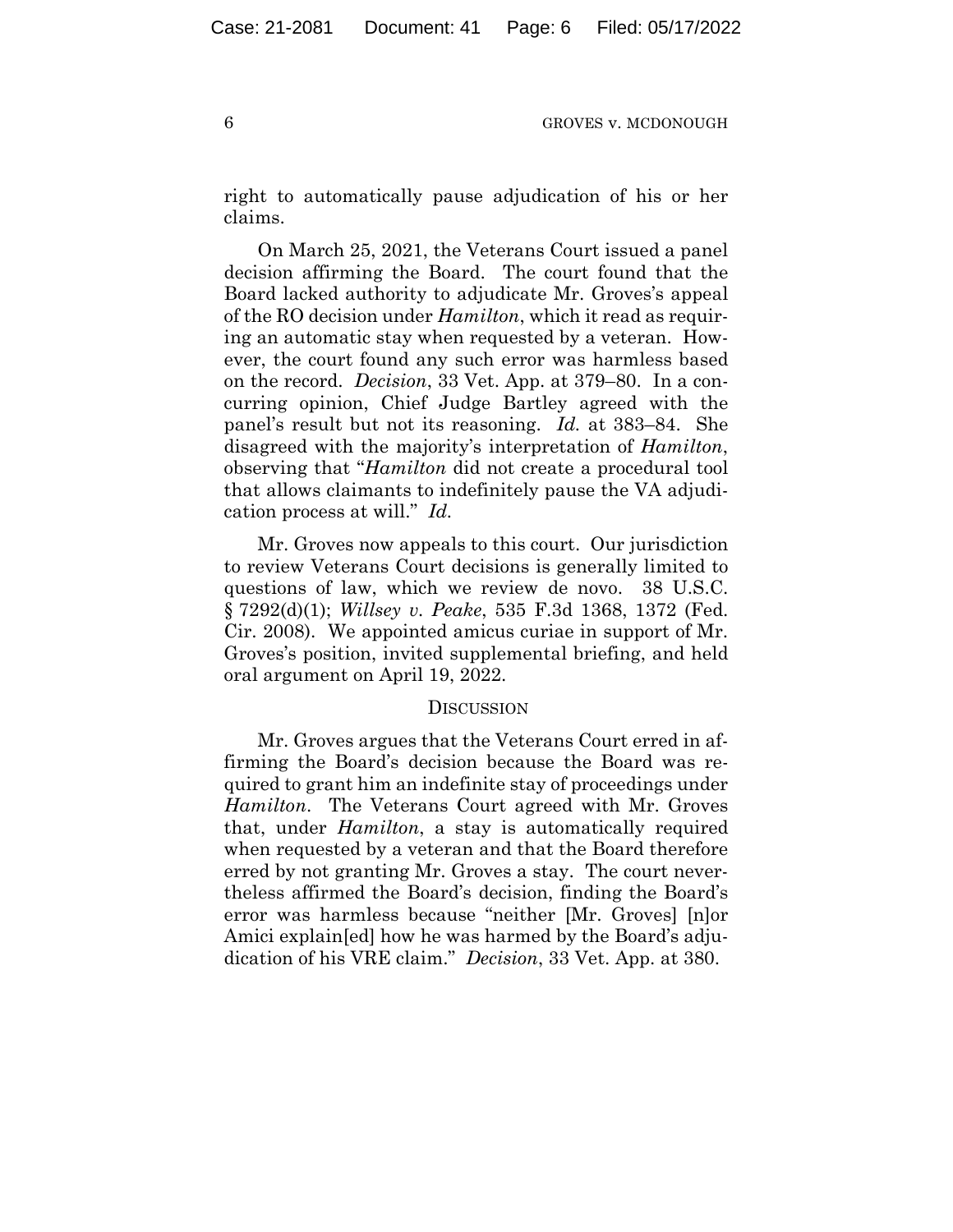We hold that the Veterans Court erred as a matter of law in finding that the Board was automatically required to grant Mr. Groves a stay, and it instead should have determined whether Mr. Groves had established good cause for a stay and, if so, the appropriate duration and conditions of the stay. We remand to the Veterans Court to reconsider the question of the stay under the proper standard and to readdress the harmless error question.

I

The only authority the Veterans Court cites for the proposition that the agency must suspend the appeal process upon request is *Hamilton*. *See Decision*, 33 Vet. App. at 378–79. Setting aside the fact that *Hamilton* is not binding on this court, we do not read *Hamilton* as compelling the agency to automatically grant a stay of proceedings. That case involved a scenario in which the appellant chose not to proceed with an appeal of three claims (osteoporosis, osteomyelitis, and premature aging) in addition to his then-pending appeal of two claims (for lung cancer and Hodgkin's disease). The veteran did not request that the agency suspend actions on the appealed claims, as occurred here. *See Hamilton*, 4 Vet. App. at 543. Rather, he informed the agency that he wished to proceed at that time only on the two appealed claims. Nevertheless, the RO later issued a decision denying all five claims. On appeal, the Veterans Court acknowledged that "the Board and the RO [must] adjudicate all claims reasonably raised by the claimant up until its decision," but held—as "a corollary of that rule"—where "the claimant expressly indicates an intent that adjudication of certain specific claims not proceed at a certain point in time, neither the RO nor [the Board] has authority to adjudicate those specific claims, absent a subsequent request or authorization from the claimant." *Id.* at 544.

On its face, *Hamilton* does not involve the propriety of stays on appealed claims, but rather holds that the Board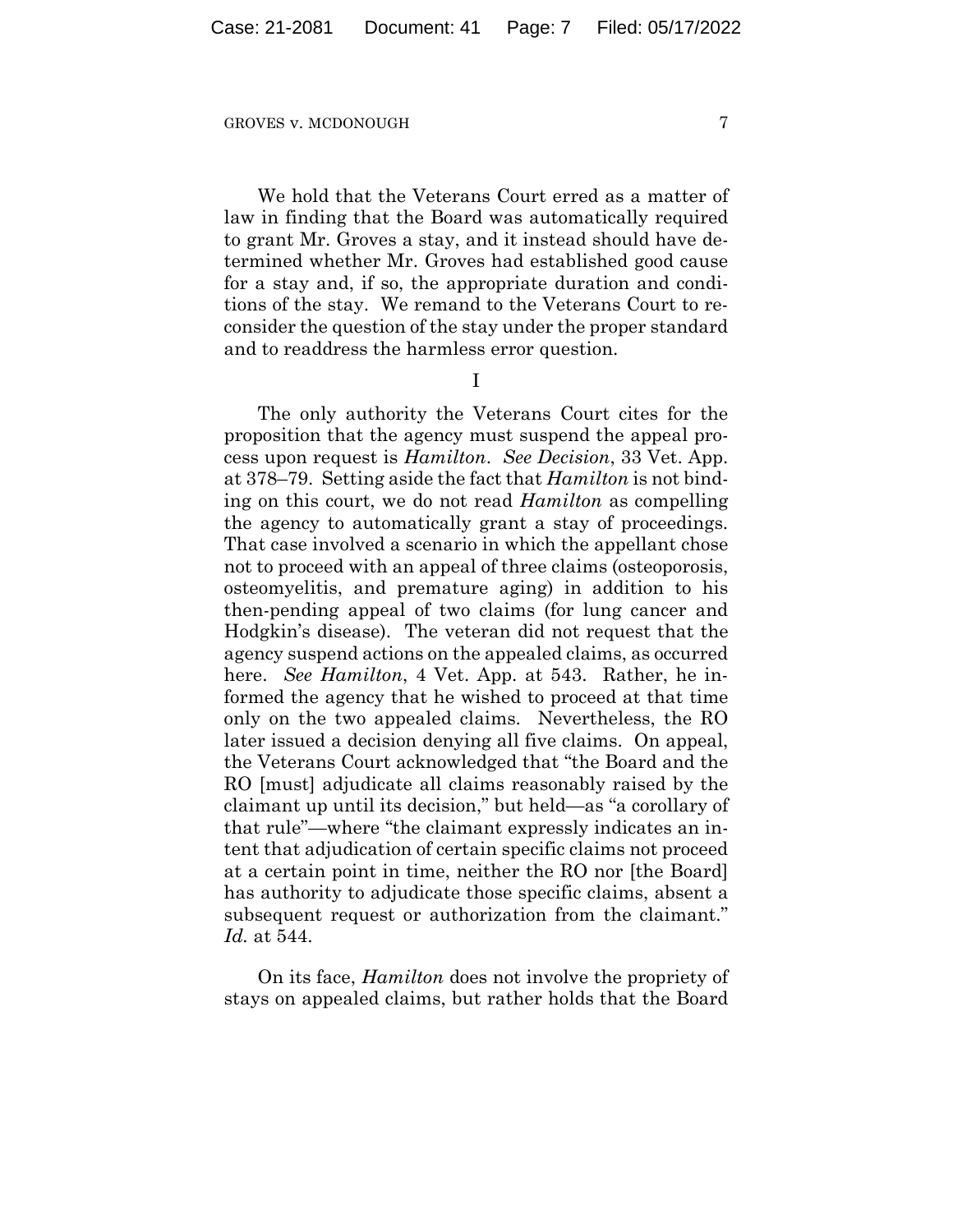cannot treat an appeal as covering claims not appealed by the veteran. *Id.* To the extent that language in *Hamilton* can be read to require an automatic stay of proceedings upon request, we conclude that any such rule is neither required nor appropriate. Allowing appellants to automatically stay proceedings would be inconsistent with the statutory scheme, which is replete with measures designed to facilitate the timely adjudication of veterans' appeals. Section 7107 obligates the Board to review cases on appeal "in regular order according to its place on the docket," 38 U.S.C. § 7107(a)(4), and other provisions place time limitations on claimants. For example, a claimant has one year to furnish information and evidence upon receipt of notice of a deficient claim, *see* 38 U.S.C. § 5103(b)(1); 38 C.F.R. § 21.32(c), and claimants have no more than one year following notice of an RO decision to initiate an appeal of that decision to the Board, *see* 38 U.S.C. § 7105(b)(1)(A). While the VA regulations provide that the proceedings may be left open to acquire additional evidence, *see, e.g.*, 38 C.F.R. § 20.605, a requirement to indefinitely stay proceedings is antithetical to the interests of prompt adjudication.

An automatic stay also would be inconsistent with ordinary principles of judicial administration. To be sure, as in any proceeding before a tribunal or a court, a veteran may request a temporary stay with a showing of good cause. As the Supreme Court stated in *Landis v. North American Co.*, 299 U.S. 248, 254 (1936), "the power to stay proceedings is incidental to the power inherent in every court to control the disposition of the causes on its docket with economy of time and effort for itself, for counsel, and for litigants." It is within the sound discretion of the tribunal to grant or deny a request to stay proceedings. *See, e.g.*, *Cherokee Nation of Okla. v. United States*, 124 F.3d 1413, 1416 (Fed. Cir. 1997) ("When and how to stay proceedings is within the sound discretion of the trial court." (citing *Landis*, 299 U.S. at 254–55)); *see also Rhines v. Weber*, 544 U.S. 269, 276 (2005) ("District courts do ordinarily have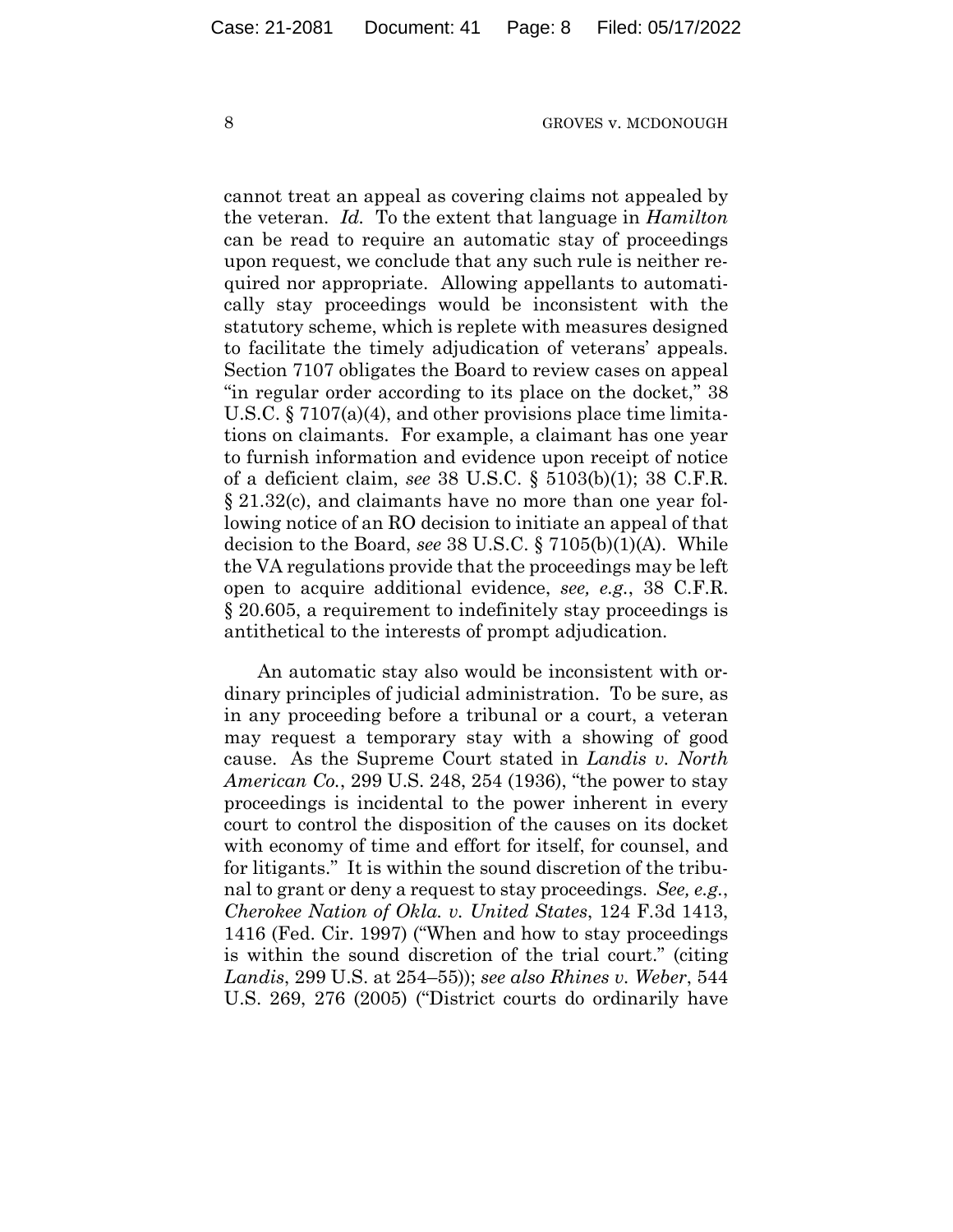authority to issue stays, where such a stay would be a proper exercise of discretion." (internal citations omitted)).

But a "court's discretion [to stay proceedings] is not . . . without bounds," *Cherokee Nation*, 124 F.3d at 1416 (citing *Hendler v. United States*, 952 F.2d 1364, 1380 (Fed. Cir. 1991)), and "[a] stay so extensive that it is 'immoderate or indefinite' may be an abuse of discretion," *id.* (citing *Landis*, 299 U.S. at 257); *see also Gould v. Control Laser Corp.*, 705 F.2d 1340, 1341 (Fed. Cir. 1983) (acknowledging that a "protracted or indefinite" stay may be "an abuse of discretion"). "In deciding to stay proceedings indefinitely," we have held, there must be a "pressing need" for the stay, and the tribunal must "balance [the] interests favoring a stay" against opposing interests. *Cherokee Nation*, 124 F.3d at 1416. "Overarching this balancing is the court's paramount obligation to exercise jurisdiction timely in cases properly before it." *Id.*

We see no reason to treat the Board differently than any other tribunal in that it has "broad authority" to manage the activities of its docket. *Ramsey v. Nicholson*, 20 Vet. App. 16, 28 (2006).3 While proceedings before the Board are denominated appeals from an RO, they are in fact much more like trial court proceedings, *see, e.g.*, *Deloach v. Shinseki*, 704 F.3d 1370, 1380 (Fed. Cir. 2013) ("The evaluation and weighing of evidence are factual determinations committed to the discretion of the [Board as] factfinder."); *see also Gilbert v. Derwinski*, 1 Vet. App. 49, 52 (1990) (explaining that the Board is an "administrative tribunal [that] functions as a factfinder in a manner similar to that of a trial court"), and therefore we think our cases involving stays of trial court proceedings generally

<sup>3</sup> As recognized in *Ramsey*, the Board may stay cases on its own accord "for well-articulated reasons of sound case management." 20 Vet. App. at 28.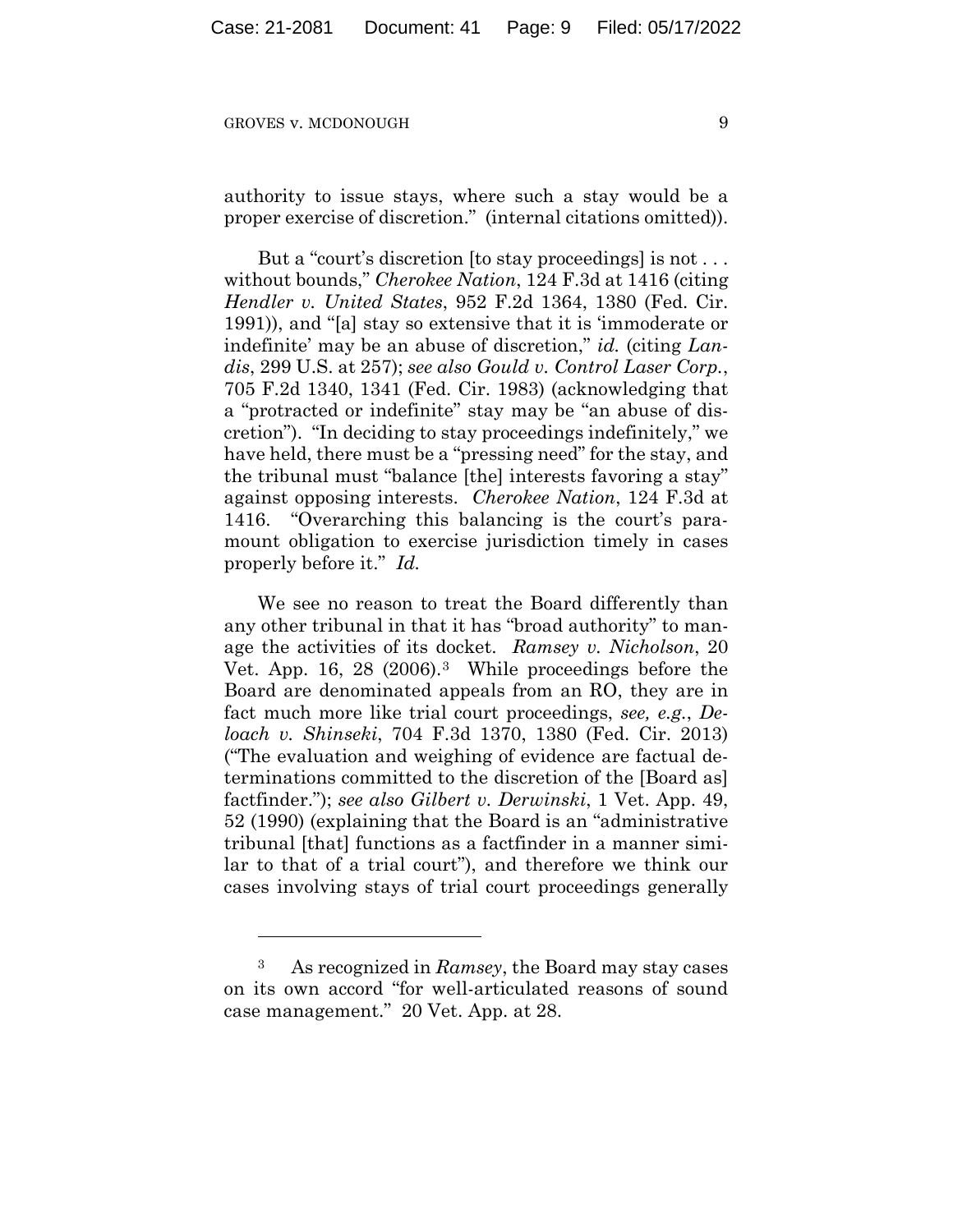apply to proceedings before the Board. In addressing the question of a stay, it is important to take into account that veterans are often pro se litigants before the Board who may lack a complete understanding of legal standards and therefore "[a] liberal and sympathetic reading of [arguments] is necessary." *Comer v. Peake*, 552 F.3d 1362, 1368 (Fed. Cir. 2009) (discussing 38 C.F.R. § 20.02, which requires the Board to "construe an appellant's arguments 'in a liberal manner for purposes of determining whether they raise an issue on appeal'"); *see also Hughes v. Rowe*, 449 U.S. 5, 15 (1980) (holding that pleadings drafted by pro se litigants should be held to a lesser standard than those drafted by lawyers since "[a]n unrepresented litigant should not be punished for his failure to recognize subtle factual or legal deficiencies in his claims").

We think a good cause standard is consistent with the prevailing standard in district court litigation and with VA regulations that allow veterans to stay deadlines in other contexts. For example, as a general matter, "[t]ime limits within which claimants or beneficiaries are required to act to perfect a claim or challenge an adverse VA decision may be extended *for good cause shown*." 38 C.F.R. § 3.109(b) (emphasis added). The rules of the Veterans Court also require that "a party seeking a [Veterans] Court order to suspend action by the Secretary or the Board . . . shall submit for filing . . . a motion . . . stat[ing] the reason for the relief requested and the facts relied on." U.S. Vet. App. R. 8.

Under a good cause standard, relevant considerations by the Board for determining whether to grant a stay include the reasons given for the stay, the identity of the party seeking the stay, whether the stay is opposed by other parties to the proceeding, and the requested duration of the stay. As noted earlier, the Board should consider the uniquely pro-veteran, non-adversarial nature of the veterans' claims process in evaluating a veteran's request. Any stay that is granted should be appropriately tailored to